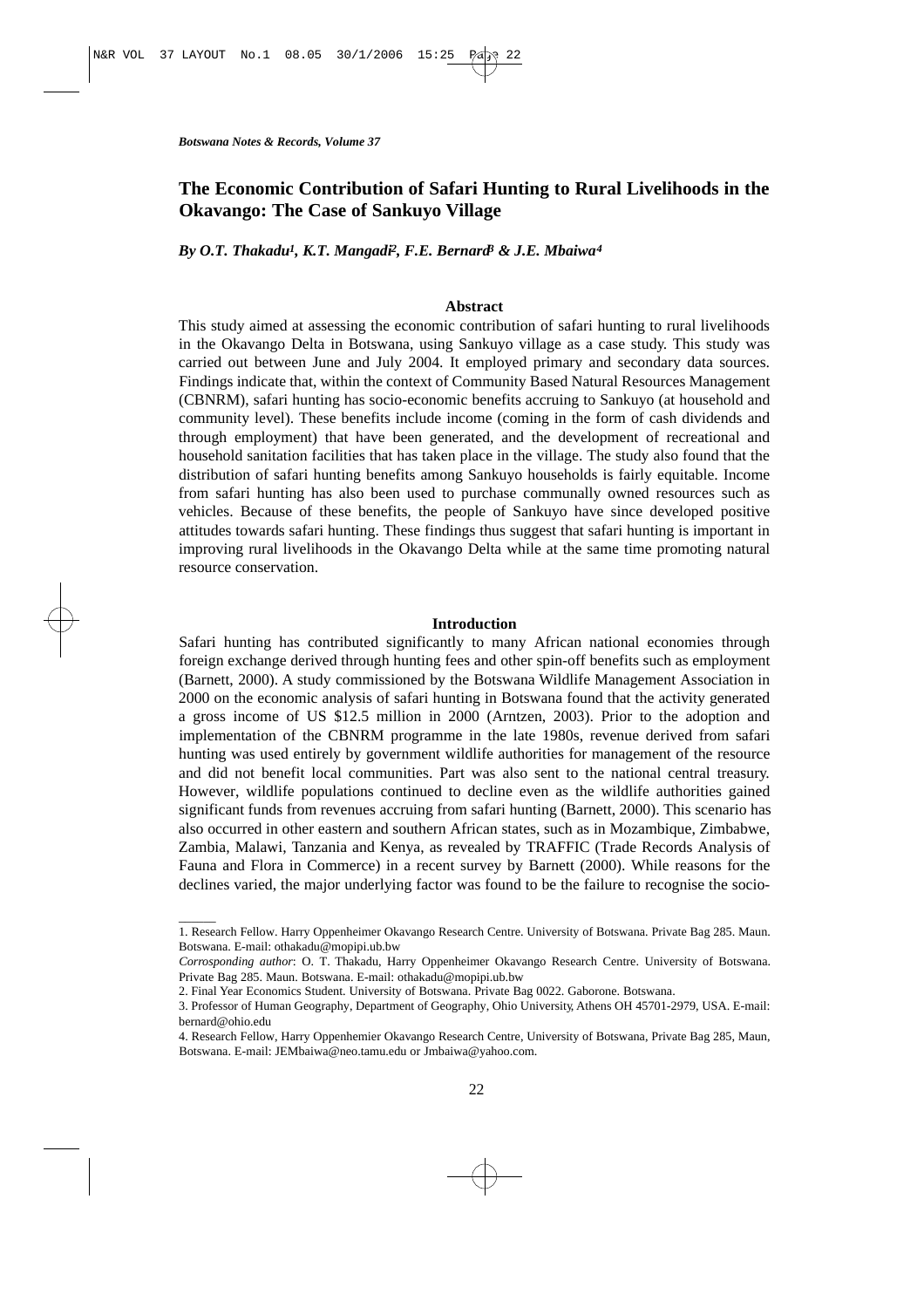economic significance of wildlife resources to rural livelihoods (Barnett, 2000; Mvimi *et al*, 2003; Thakadu, 1997).

In realising that the lack of involvement of local communities in the management of wildlife resources could endanger the future viability of safari hunting, some governments together with safari operators opted for partnerships with local communities and to 'devolve greater financial and social benefits of safari hunting to local communities'(Barnett, 2000; 15). This approach was initially applied to community-based cropping schemes in eastern and southern Africa. The schemes originated from the wildlife sector as they were initiated mainly with a focus on community conservation of wildlife. This therefore explains why safari hunting, undertaken through joint ventures with the private sector, has continued to dominate CBNRM programmes (Rihoy *et al*, 1999). Barnett (2000) noted that the community-based cropping initiatives have been recognised and welcomed by communities as they generate substantial tangible wildlife benefits. In Botswana, community involvement in wildlife management was carried out through the CBNRM Programme (Dikobe and Thakadu, 1997; Mvimi, 2000; Mbaiwa, 1999, 2004a).

The CBNRM programme was established to promote natural resource conservation and rural economic development. The programme, which was initially entirely wildlife based, is characterised by consumptive (e.g. hunting) and non-consumptive (e.g. photographic) tourism activities (Mbaiwa, 2004a). CBNRM coverage has been growing ever since the first Community Based Organisation (CBO) was initiated in 1989 in the Chobe district. In 1993 only two districts and five villages were involved, whilst currently CBNRM programmes have spread to nine districts. Arntzen *et al* (2003) indicate that by 2002, 46 registered CBOs were in place covering 120 villages, 14 of which are in joint venture agreements mostly in commercial safari hunting. While statistics indicate that over 103,000 people nation-wide are involved in CBNRM programmes, in Ngamiland District alone 10% of the total district's population of communities are CBNRM communities (Rozemeijer, 2003).

Much has been accomplished through CBNRM since the adoption of the programme over a decade ago. For instance, employment opportunities for villages have been created and some of the communities involved have been able to raise considerable amounts of income. Studies and reviews (e.g. Mbaiwa, 2002; Arntzen *et al*, 2003) have been carried out on the performance of the different CBOs, and have generated information on the income contributed by different CBNRM sources and the employment opportunities created through these projects. However, there is little in-depth knowledge on the economic impacts of specific components of tourism within communities involved, and in particular how safari hunting has improved rural livelihoods at the household level. Little is also known on the perceptions of the people within CBNRM Programme areas towards safari hunting as well as on the investments of income derived from hunting into other projects.

A study was undertaken to this effect, which aimed at providing knowledge and information on these issues as they affect residents of Sankuyo village. The study was guided by the following questions: 1. What are the socio-economic benefits of safari hunting to the people of Sankuyo village? 2. Is the distribution of benefits from safari hunting equitable amongst the various households in Sankuyo village? 3. How is the income from safari hunting utilised by the community? 4. What are the perceptions and attitudes of the people of Sankuyo towards safari hunting? By providing some answers to these questions, this paper hopes to ascertain the relationship that exists between CBNRM (through safari hunting) and rural livelihoods in the Okavango Delta.

In terms of structure, the remaining sections of this paper are organised as follows: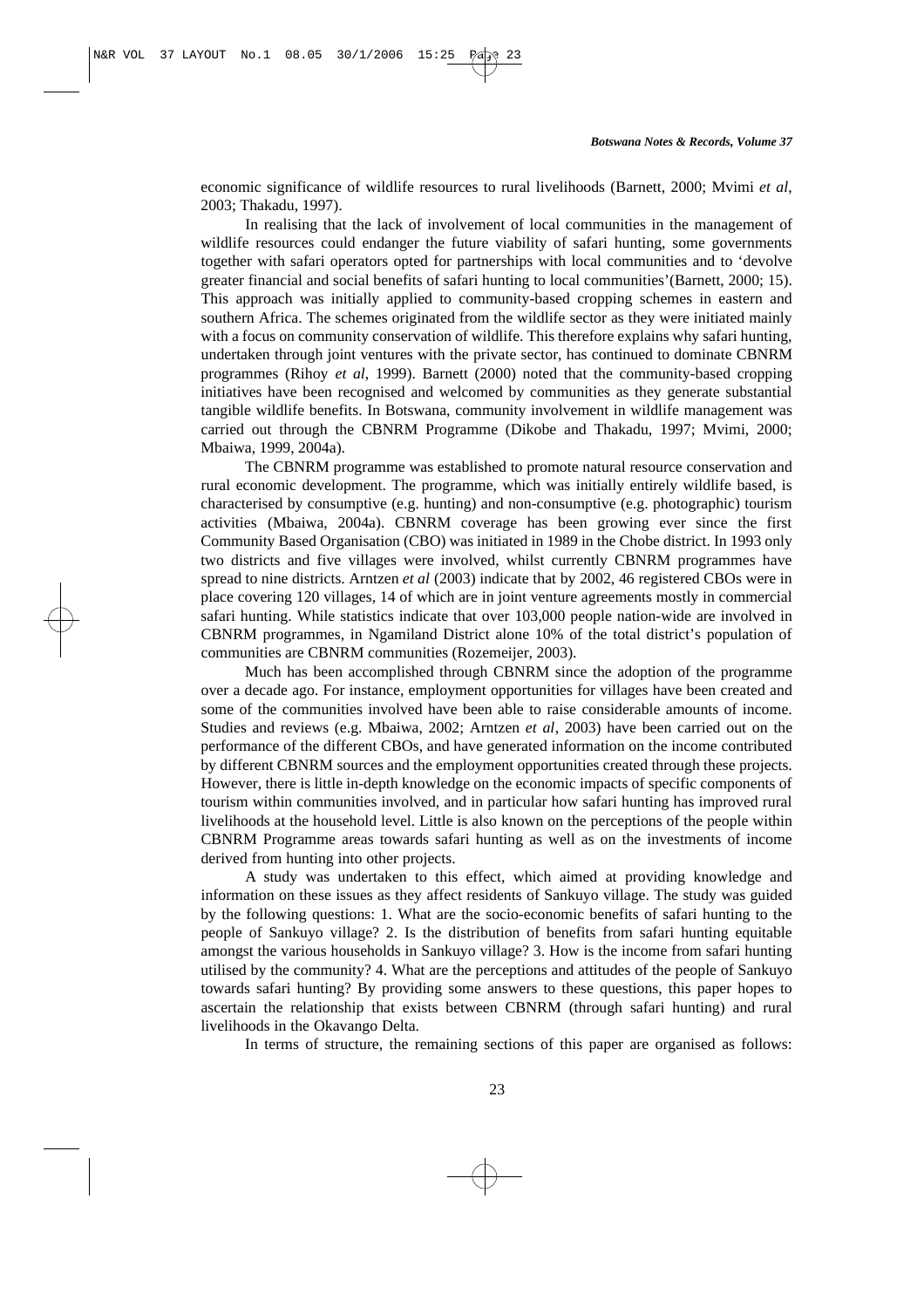Background of the CBNRM Programme in Botswana and its relationship with the sustainability of rural livelihoods; Brief description of the study area; The methodology used in the study; Analyses the findings of the study; and Conclusion.

# **CBNRM and Sustainable Rural Livelihoods**

Community based natural resources management programmes were initiated in eastern and southern Africa in response to factors such as the threat of species extinction due to over utilisation of resources (especially wildlife resources through poaching); the inability of the state to protect declining wildlife resources; land use conflicts between rural communities living in resource areas and national resource managers; and the need to link conservation and development (Mbaiwa, 2004a; Steiner and Rihoy, 1995). There are two key policies that facilitated the implementation of the CBNRM programme in Botswana: the Wildlife Conservation Policy of 1986 and the Tourism Policy of 1990 (Mbaiwa, 2002). Both policies called for communities living in resource areas to participate in natural resource management and tourism development. The Wildlife Conservation Policy proposed the division of nine districts of Botswana into Wildlife Management Areas (WMAs) and Controlled Hunting Areas (CHAs). As a result, Botswana is divided into 163 CHAs, 42 of which are designated for community management; and 14 of these 42 community-zoned CHAs have been leased out to communities (Rozemeijer, 2003). The lease gives the communities exclusive user rights: that is, they gain the legal right to utilise natural resources within their area to benefit themselves (Rozemeijer, 2003).

The CBNRM programme involves local communities in the sustainable utilisation and management of the natural resources in their own areas. The assumption is that if rural communities actively participate in the management of their natural resources and derive some economic benefits therefrom, a spirit of ownership will be cultivated amongst them that will result in a more sustainable use of natural resources by those communities. It is further based upon the notion that all citizens share an interest in conserving Botswana's environment, but those people who live closest to the natural resources feel the most impact from the use, abuse and non-use of the resources. Therefore, these are the very people who, if given proper tools and incentives, will best manage these natural resources (MoLG, 2003). CBNRM thus promotes the conservation of natural resources and the enhancement of the livelihoods of rural people who live among and use those resources. CBNRM implementation has emphasised a 'win-win' situation by enhancing livelihoods sustainably by protecting the natural resources base while improving communities'standard of living (Turner, 2004). CBNRM recognises the value of the knowledge of local people and places an emphasis on the relationship between natural resources and people's quality of life. It addresses poverty by letting the benefits of sustainable utilisation accrue to the people that interact most with the resources (Dikobe and Thakadu, 1997). CBNRM thus aspires to achieve the following goals: increase rural economic activity through natural resources management, and improve community attitudes towards wildlife through associating conservation with increased incomes, thereby improving the status of both wildlife and conservation (Boggs, 2004; Steiner and Rihoy, 1995).

CBNRM projects aim at ensuring that revenues from the utilisation of natural resources within community managed CHAs accrue to the local community in order to benefit rural livelihoods and rural development. Thus, the revenue and other benefits should be used to improve the living conditions of families and communities; to compensate families that are affected due to "living with" CBNRM resources; be re-invest in natural resources management;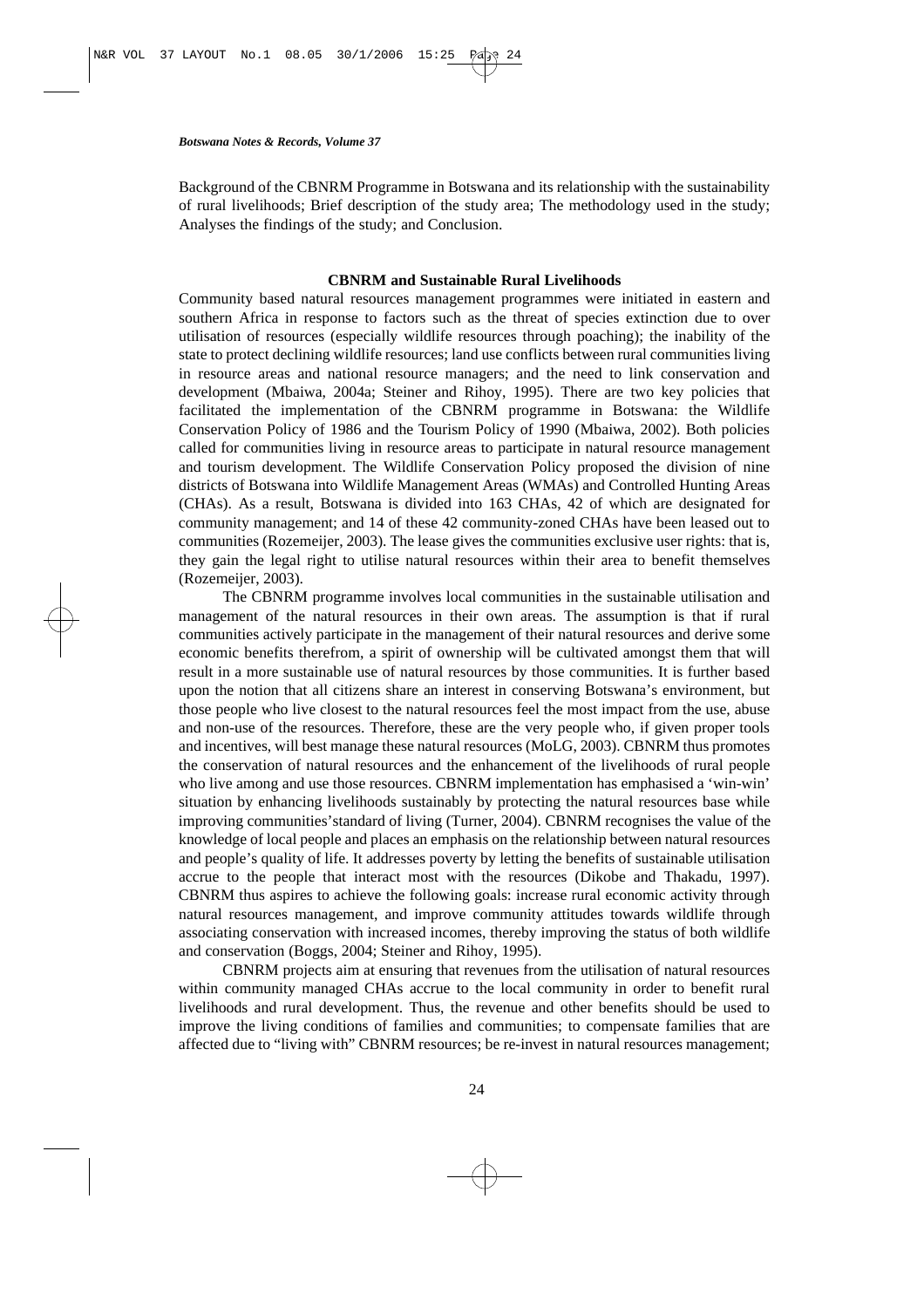and be invested in programmes that will strengthen and diversify the income sources of communities (Arntzen *et al*, 2003). CBNRM programmes are attempts at alleviating poverty by improving rural livelihoods. Poverty is one of the major challenges facing Botswana today, with approximately 30% of all households - most of which are in rural communities - living below the poverty datum line in 2002/03 (MFDP, 2005). Since CBNRM programmes mainly take place in rural settings where poverty is high, Turner (2004:58) asserts that 'to the extent that CBNRM achieves economic benefits for such communities, it is reasonable to infer that it significantly alleviates poverty there'. CBNRM can therefore be one of the tools to promote sustainable rural livelihoods in Botswana.

The term livelihood was defined by the Department for International Development (DFID) as a combination of the resources used and activities undertaken as a means of living (DFID, 2001). The resources in this aspect are livelihood assets which comprise natural, physical, human, financial and social capital. The activities and access to resources are mediated by institutions and social relations, and these together determine living gained by individuals or households (Ellis, 2000; Turner, 2004). The concept of sustainable rural livelihoods implies that stakeholders with different perspectives will engage in debates about the factors that affect livelihoods, their relative importance and the way in which they interact. The sustainable livelihoods approach ensures that peoples'livelihoods remain the focus of attention, and depends mostly on the core principles of being people-centered, holistic, dynamic, and sustainable (DFID, 2001). This can help in identifying appropriate entry points for support of livelihoods. In linking CBNRM to livelihoods, Turner (2004) noted that the natural resources base, which translates into natural capital, serves as the pillar of rural livelihoods. Using DFID's sustainable livelihood framework, he outlined the tangible and intangible dimensions of livelihood and the livelihood benefits generated through CBNRM (DFID, 2001; Turner, 2004). This framework can be applied to individuals, households, villages, regions and even nations (Mbaiwa, 2004b; Scoones, 1998). To this effect, Turner (2004) noted that the successful performance of CBNRM enhances livelihoods by developing a sense of empowerment at individual, household and community levels, even though these are indirect livelihood benefits. This framework is the base for the assessment of safari hunting and its impact on the improvement of rural livelihoods in Sankuyo.

### **The Study Area**

This study was carried out in Sankuyo village, situated in the eastern part of the Okavango Delta within the Batawana Tribal Territory in the northwestern part of Botswana. The village has a population of 372 people (GoB, 2002). In terms of tribal composition, it is primarily a Bayei community with Basubiya forming an important minority.

The main economic activities of Sankuyo residents are arable agriculture and the gathering of veld produce. Residents also keep donkeys, goats and chickens, although - because the village is situated in a stock-free zone - cattle are not kept (Maotonyane, 1996). When government zoned some CHAs for community management, the village registered their CBO - Sankuyo Tshwaragano Management Trust (STMT) - in 1995, and Sankuyo village was then allocated CHAs NG33 and NG34 for photographic and hunting purposes, respectively (Mbaiwa, 2002). These areas have high concentrations of wildlife. STMT operates both NG33 and NG34, which are strategically located south of the Moremi Game Reserve. Sankuyo village was chosen as a study area mainly because it was the first village in Ngamiland to establish community-based tourism.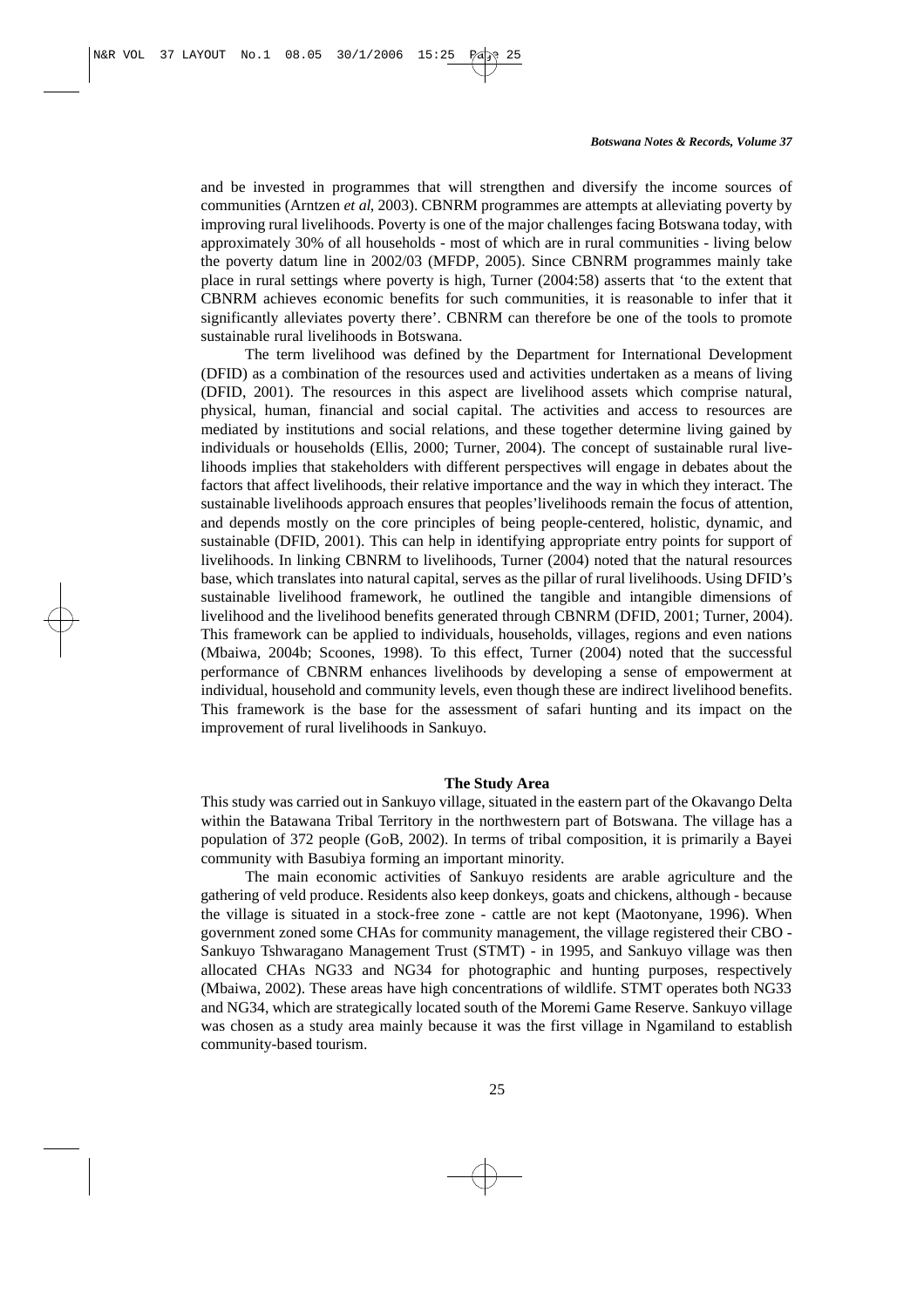# **Methodology**

This paper is a result of the study conducted in Sankuyo village during the months of June and July 2004. Data collection entailed the utilisation of both primary and secondary data sources. The latter included published and unpublished documents and reports on previous studies carried out in the area, STMT records, and government reports and policy documents with relevance to CBNRM mainly in the Okavango region. Secondary literature was meant to provide information on the background of CBNRM and the achievements of the programme in the Okavango with particular reference to Sankuyo Village.

Primary data collection was in the form of structured interviews. A total of 31 out of the 49 households (approximately 63%) in Sankuyo village were sampled. The initial intention was to interview all the households but, because of absentee household owners, only 31 were interviewed. Questionnaires were used to guide the interview process. Structured interviews were used mainly to cater for illiteracy in the community. Household interviews were aimed at assessing direct benefits from and perceptions towards safari hunting.

Informal interviews were also conducted with central and local government officials from North West District Council, the Department of Wildlife and National Parks, the Department of Tourism, and other key informants such as the village Headman, Chairperson of the Board of Trustees, and community Escort Guides. Information from these respondents was also meant to provide information on the background of CBNRM and the achievements of the programme in the Okavango with particular reference to Sankuyo Village.

### **Findings and Analysis**

# *The Joint Venture Partnership*

Safari hunting through the CBNRM programme at Sankuyo Village is carried out through a joint venture partnership. From its inception in 1995, the STMT has had four joint venture partners, namely Game Safaris, Crocodile Camp Safaris, HCH Safaris and the current operator, Johan Calitz Hunting Safaris. (Table 1). The joint venture partnership between the people of Sankuyo and the private sector (and with government through the Departments of Wildlife and National Parks, Tourism, and the Tawana Land Board) should be seen as one of the positive achievements by the Sankuyo community in their efforts to participate in tourism development and natural resource management. It would be rather difficult, if not impossible, for the people of Sankuyo to derive benefits from safari hunting tourism without some form of partnership with the private sector and government, since the people of Sankuyo lacked adequate entrepreneurial skills in safari hunting tourism. Partnership was therefore adopted as one of the ways in which these skills could be transferred to the STMT. If this was effectively implemented, it would become one of the major benefits of safari hunting to them in terms of capacity building. However, studies by Mbaiwa (2004a) indicate that the transfer of entrepreneurial skills between safari operators and community-based organisations in Ngamiland is very insignificant if not almost non-existent. This may be so because government is not effectively providing adequate advice to communities nor monitoring these joint venture initiatives. There are no appropriate skills transfer plans in place to guide the process.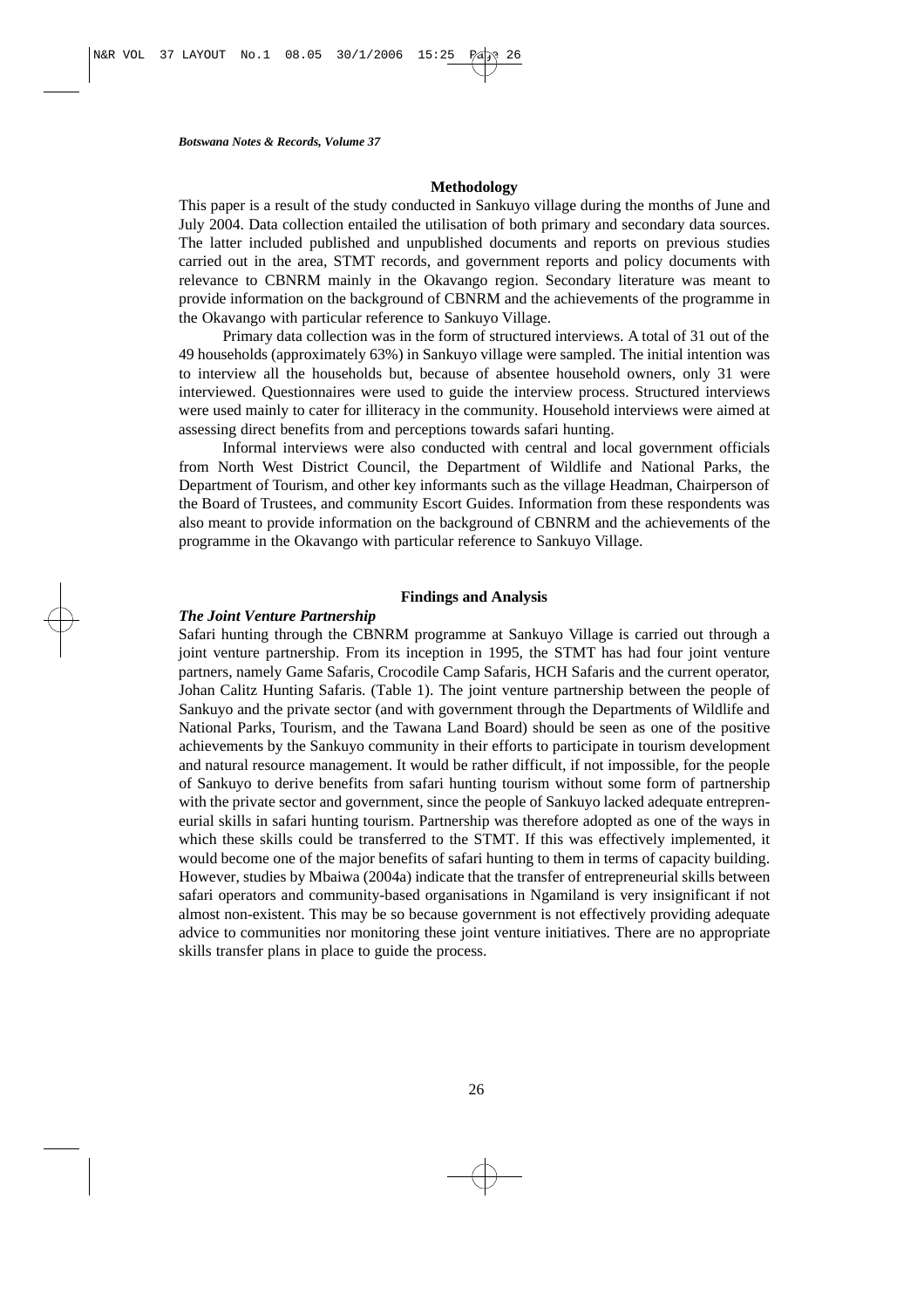| l Period  | Safari Operator              |
|-----------|------------------------------|
| 1996-1997 | <b>Game Safaris</b>          |
| 1998-2000 | Crocodile Camp Safaris       |
| 2001-2004 | <b>HCH Safaris</b>           |
| 2005      | Johan Calitz Hunting Safaris |

Table 1: STMT Joint Venture Partners.

### *Socio-Economic Benefits from Safari Hunting*

The joint venture partnership has become the main source of socio-economic benefits that have so far accrued to Sankuyo Village from CBNRM. These benefits include the following: employment, household dividends, meat, transport, sanitation facilities, and contributions to funeral expenditures. 93.5% of households interviewed in Sankuyo indicated that they received benefits accruing from CBNRM activities in the village (Table 2). The various socio-economic benefits that have accrued to Sankuyo since the establishment of CBNRM and safari hunting in Sankuyo village are elaborated below.

Table 2: Households' Receipt of CBNRM Project Benefits.

|                      | No. of Households | Percentage (%) |  |
|----------------------|-------------------|----------------|--|
| <b>Beneficiaries</b> | 29                | 93.5           |  |
| Non-beneficiaries    |                   | 6.5            |  |
| Total                | 31                | 100.0          |  |

### *Game Meat*

Most households interviewed linked game meat provision to safari hunting when compared to other forms of material benefits such as employment and household dividends. Results indicated that most of the households (83.9%) ranked meat, while 51.6% and 38.7% of the respondents respectively identified employment and household dividends. These results show that game meat is perceived as one of the most important benefits that villagers derive from safari hunting. The Trust had entered into a contractual agreement with the safari operator, whereby out of every animal shot for trophy, all the game meat save for the trophies (usually the animal's head and skin) would be handed over to the Trust. The Trust, depending on the game species killed, would then either auction the meat (see Table 4) or freely distribute it to community members. For instance, animals such as elephant, warthog and zebra, which are not normally eaten by most residents, are usually offered free. However, impala and kudu meat, together with that of other animals such as buffalo, which are eaten by most people, are sold by the Trust and the money becomes part of the overall Trust revenue.

Some respondents pointed out that the distribution of meat benefits them especially since there is no butchery in the village; others still pointed out that the meat they get from the Trust supplements subsistence arable agriculture. Some of the respondents felt that they would like all game meat to be free, whilst others suggested that the arrangement was good because the sale of meat increases income for the Trust. As noted above, meat from species not preferred by the majority due to beliefs and taboos is distributed free of charge to Trust members, because even if this could be sold, it would not attract enough buyers to dispose of the meat. Meat from species preferred by all or a majority of the community, is auctioned to Trust members to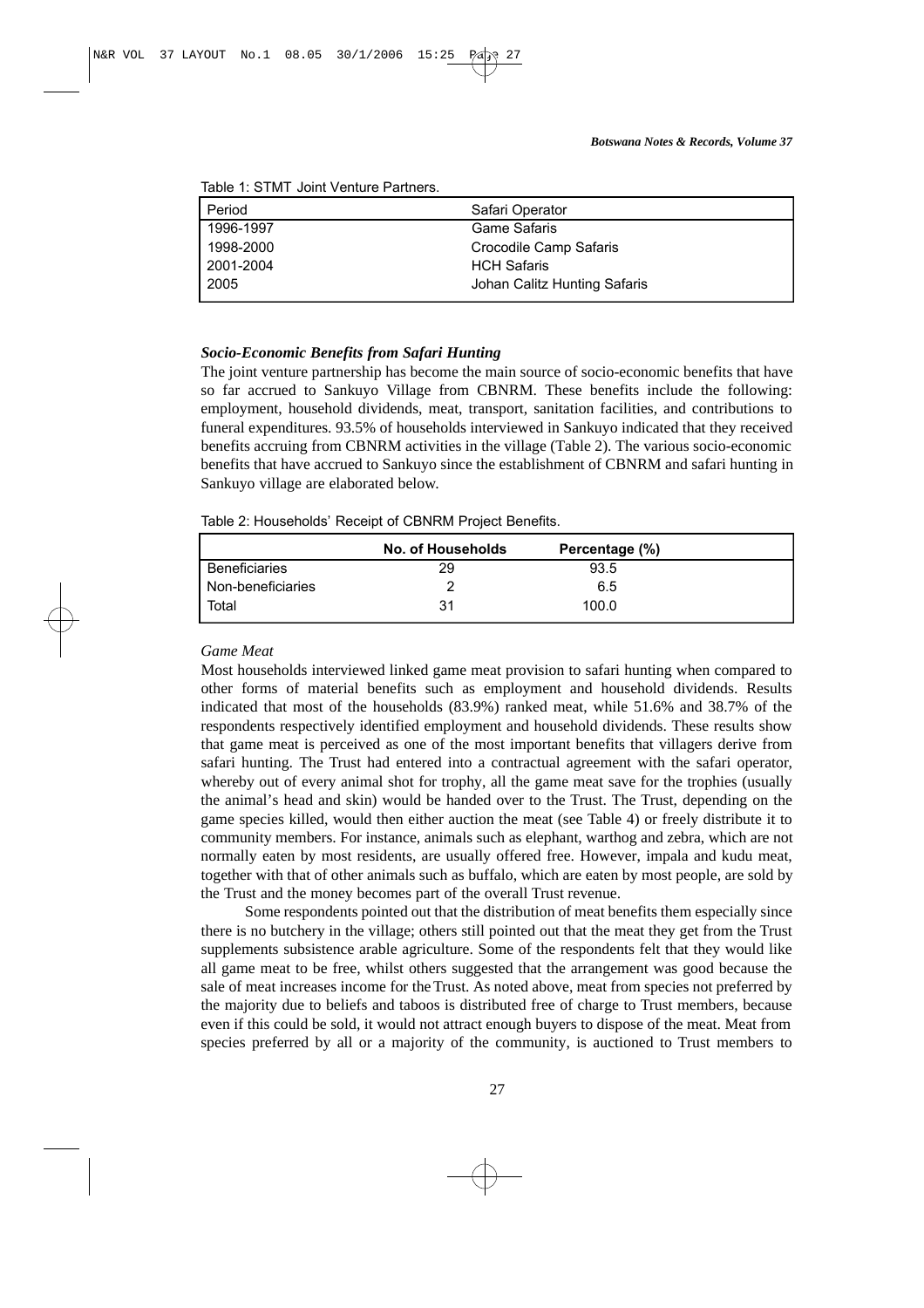achieve a fair and transparent distribution, as the amounts hunted may not necessarily be adequate for free distribution to all households. However, an exception exists for the poorest people in the village, usually classified as destitute, as meat from all game species is supplied free to them. The availability of meat through community-based safari hunting at Sankuyo not only provides protein but also makes the villagers directly benefit from wildlife resources in their local environment. This approach thus has the potential to reduce poaching, which before the adoption of CBNRM in Ngamiland was described as a problem.

# *Employment*

As noted above, employment is one of the main benefits to Sankuyo Village from safari hunting. HCH Safaris, the 2001-2004 STMT joint venture company, employed 56 people, while the STMT employs 48 (Table 3). Table 3 shows the total number of people employed by both the STMT and the different safari operators since 1996. From all the 31 households that were surveyed, 22 had a member who had been employed by STMT at one point since its establishment in 1996, and of these 11 had not been employed anywhere else prior to their employment with STMT. Twentyfour of the households had a member who had been employed by one or more of the safari operators. From these 24 households, 14 of those employed by the safari operator had not previously been employed. Most of those who had been employed by both the Trust and the safari operator had no prior formal employment. It was observed that there has been a reduction in rural-urban migration as a result of youth being employed.

| <b>Number of Employees</b> |             |                         |  |  |  |
|----------------------------|-------------|-------------------------|--|--|--|
| Year                       | <b>STMT</b> | <b>Safari Operators</b> |  |  |  |
| 1996                       | 10          | N/A                     |  |  |  |
| 1997                       | 10          | N/A                     |  |  |  |
| 1998                       | 11          | 51                      |  |  |  |
| 1999                       | 11          | 51                      |  |  |  |
| 2000                       | 11          | 51                      |  |  |  |
| 2001                       | 13          | 9                       |  |  |  |
| 2002                       | 35          | 56                      |  |  |  |
| 2003                       | 42          | 56                      |  |  |  |
| 2004                       | 48          | 56                      |  |  |  |

Table 3. Number of employees from STMT and Safari Operators.

From Table 3, results further show that safari operations had commanded the highest number of employees from Sankuyo village since 1998 to date, except only for 2001. This low 2001 figure was attributed to the delay in entering into a joint venture agreement, as there were conflicts between the land authority and the community over the choice of safari operator. This delayed as well the issuance of the safari quota and hence shortened the hunting season for the operator.

The creation of jobs by STMT and HCH Safaris, as well as previous joint venture partners, is a very important strategy for poverty alleviation as it brings social security into the lives of people who were historically poor. As noted previously most of those who had been employed by either the Trust or the safari operator had no prior formal employment. This was also observed by Maotonyane (1996). Every economy aims at full employment for its labour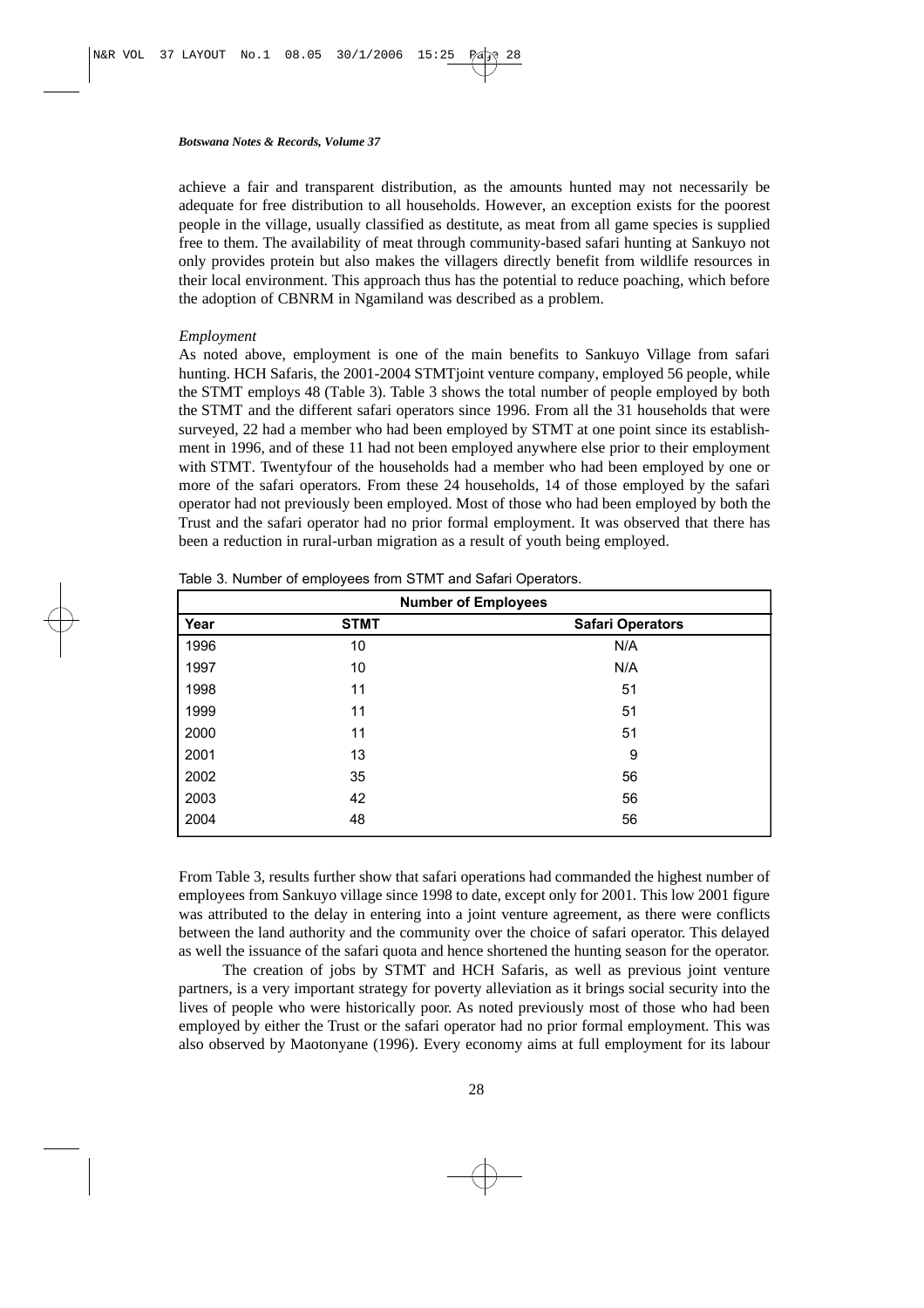force, and this is also the case for the rural economy. Since safari hunting has led to the creation of employment for the community, those who are employed are now able to support their families and thereby raise the standard of living in the household.

In terms of the utilisation of wages and salaries from safari hunting, workers of both the STMT and safari operators noted that wages are used for a variety of household needs. The main uses identified were building houses, buying food, toiletries and clothes, supporting parents, and helping meet the expenses associated with education for children and siblings. Still, some of the income is saved: for instance, 54.8% indicated that the income is saved, 19.4% said it is not and 25.8% were not sure whether it was saved or not. Respondents who were not aware of any income being saved were elderly parents and therefore did not have access to their children's personal accounts. Some households failed to save because they did not have any surplus that could be saved, as all their money was used to cover domestic needs. This shows that employment opportunities which were not available at Sankuyo before the adoption of CBNRM have become one of the main factors that improve livelihoods of many in the village.

This study found that there is a fair distribution of employment benefits from CBNRM at Sankuyo. Each of the households surveyed had at least one person working for either STMT or the safari operator. Whenever there were job offers at the Trust or safari company, a *kgotla* meeting was convened within the village for the purpose of recruiting the manpower needed. During the meeting, the villagers make an assessment of the number of individuals already employed from each household in the village. If there were two or more people already employed in a household, the household is skipped and the next household is assessed accordingly, until the one in which no one was employed or with the minimum number of persons working for the Trust or the safari operator is found. The members of the household due for employment will then be recruited for the available posts. This is done to ensure that households in the village should have at least one person employed either by the Trust or the safari operator. Most of the village labour force is unskilled, therefore qualifications are usually not considered and those who are employed receive informal on-the-job training. The equitable distribution of employment benefits at Sankuyo is important, since this reduces internal conflicts and promotes social harmony within the community and with natural resource management and CBNRM development.

#### *Income*

Various CBNRM projects in Ngamiland District have so far generated substantial revenues through their joint venture partnerships with safari operators. The STMThas since its inception generated huge sums of revenue through land rentals and the sale of wildlife quotas (Table 4).

| Year | Rental  | Quota fee | <b>Meat Sales</b>  | <b>Total</b> |  |
|------|---------|-----------|--------------------|--------------|--|
| 1997 | 285 000 |           | -                  | 285 000      |  |
| 1998 | 345 000 |           |                    |              |  |
| 1999 | 154.000 | 223,135   |                    | 377,135      |  |
| 2000 | 169.400 | 245.450   | -                  | 414.850      |  |
| 2001 | 500.000 | 55,600    | 510                |              |  |
| 2002 | 492,000 | 872,550   | 1,370,479<br>5,929 |              |  |
| 2003 | 466,509 | 965,770   | 4,473<br>1,436,752 |              |  |

Table 4. Revenue Accruing from Safari Hunting, 1999-2003.

Source: Adapted from Mbaiwa (2002).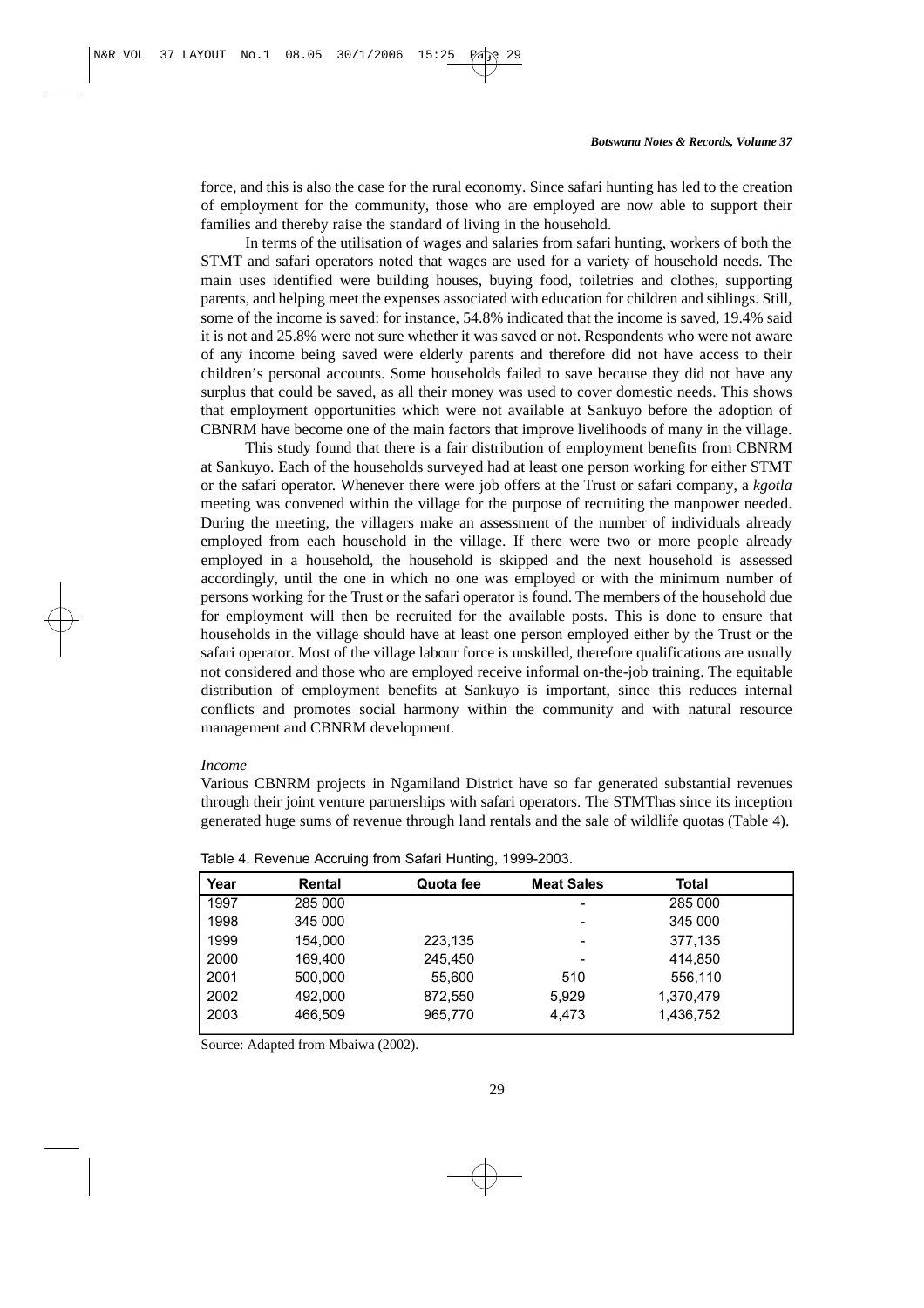Although the community engages in both safari hunting and photographic safaris, most of the income that comes to the community is from hunting; returns from land rental and the sale of the hunting quota generally exceed those from photographic safaris. This was verified by the analysis of STMT financial statements and files, which showed that quota fees contributed much more to the community than concession fees. In fact for a typical year, quota fees contribute more to the community than all the other sources of income combined. For example, in the year 2002, quota fees contributed 63% to total community income, land rental contributed 35% while concession fees only contributed 2%. This shows that CBNRM at Sankuyo is heavily dependent on wildlife revenues, particularly the wildlife hunting quota fee. These findings therefore confirm findings by Mbaiwa (2004c), who states that many of the CBNRM projects in Ngamiland rely on income generated from safari hunting. Arntzen (2003) also stated that over 70% of the income at Sankuyo is from the sale of the quota. This income subsequently ends up in the households in the form of household dividends and monthly payments for those employed.

# *The Kaziikini Camp and Santawani Lodge*

In any business some of the profits are distributed to shareholders and some are reinvested in the business. The way in which profits are shared can have important implications for commercial sustainability as well as in determining the impact of the enterprise on development objectives. Reinvestment of profits into the business is an important mechanism to growth. In the case of Sankuyo, the income that the STMT generates from safari hunting was reinvested into other community development projects such as the Kaziikini Camp, Shandereka Cultural Village and Santawani Lodge. STMT acquired Santawana Lodge as part of its developments in NG33 when they were allocated the photographic area in 2002 by the Tawana Land Board (Rozemeijer, 2003). The lodge, which is community-managed, was officially opened in June 2004 and was partly funded by the African Wildlife Foundation. Kaziikini and Shandereka Camps, a community managed campsite and cultural village, were initiated in 1999 'to provide an alternative to the joint venture model that was showing some signs of dysfunctionality' (Boggs, 2004:152). However, the cultural village collapsed in 2001 due to indifference and complaints among Trust members that it was not bringing benefits to them. These initiatives were also developed by STMT to generate income and provide employment to the people of Sankuyo, both of which are important aspects of rural development and the improvement of livelihoods. Kaziikini Campsite and Santawani Lodge have so far generated a considerable amount of funds since 2001 (Table 5). Santawani Lodge and Kazikini Campsite also provided employment to 16 and 15 people respectively by June 2004.

| Year  | Kaziikini | Santawani |  |
|-------|-----------|-----------|--|
| 2001  | 27.926    | 48.204    |  |
| 2002  | 26,623    | 59,897    |  |
| 2003  | 159.746   | 188,536   |  |
| Total | 214.295   | 296,367   |  |

Table 5. Income Generated by Kaziikini and Santawani, 2001-2003.

Apart from Kazikini and Santwani, the STMThas reinvested its income from safari hunting into projects such as the construction of recreational facilities (especially community halls), and the provision of recreational equipment such as television (one of the television sets was donated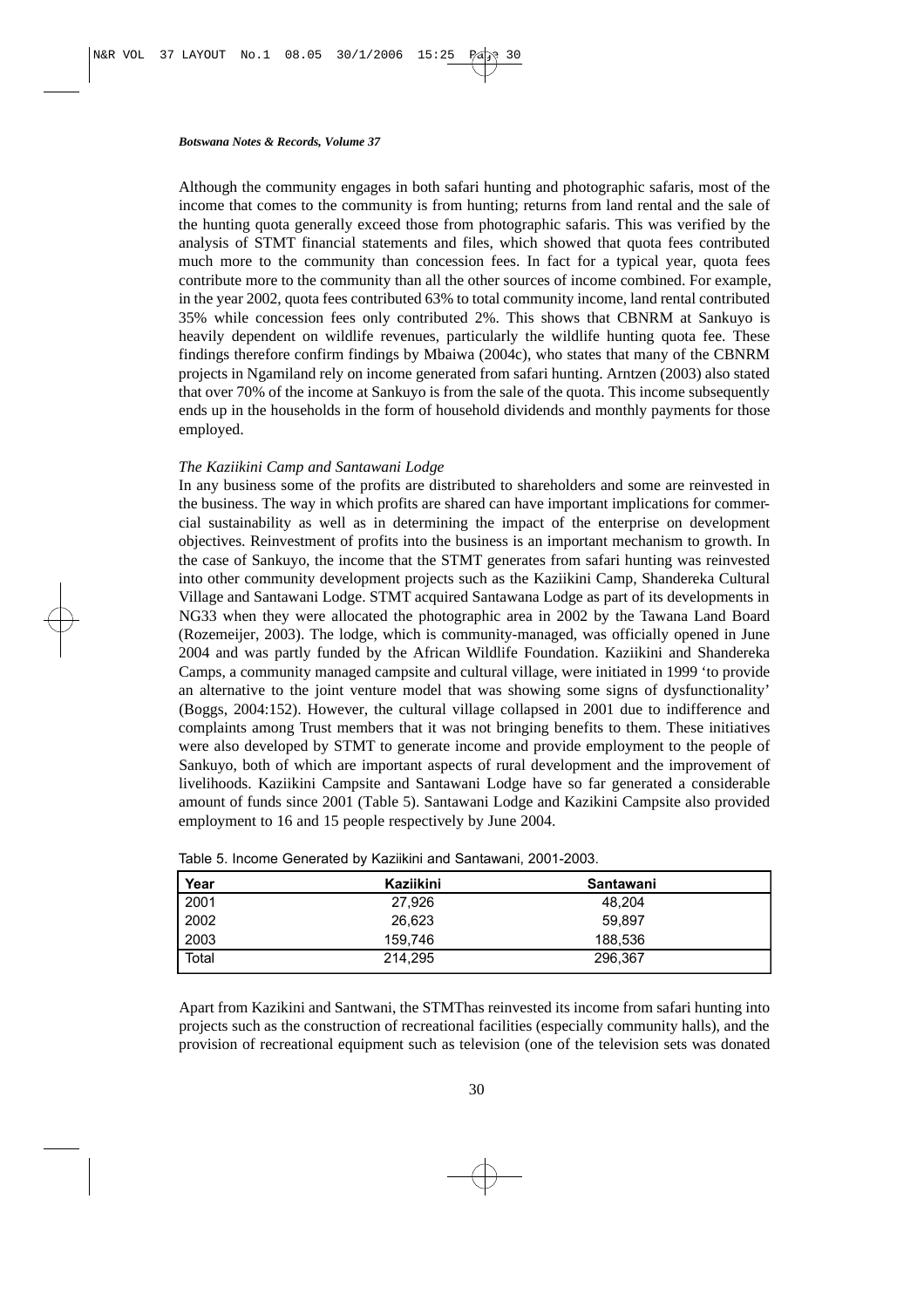by the safari company). These therefore not only provide recreation to the youth in the village but also keep them educated and informed on current issues.

# *The Distribution of Benefits from Safari Hunting*

The distribution of benefits is probably the most crucial component of CBNRM, and if not done effectively it can have adverse effects on the development of community-based tourism (Rozemeijer and van der Jagt, 2000). The STMT is one of the main CBNRM projects that aim at promoting the equitable distribution of benefits from safari hunting to all the households in the village. This is discussed below.

#### *Household Dividends*

The STMT is the only CBNRM in Botswana to date that has been able to distribute income it generates to individual households. For example, in 2002 each household at Sankuyo was given P250; this increased to P300 in 2003 and P500 in 2004 (Mbaiwa, 2004c). This distribution is an important aspect of the improvement of livelihoods in the village. According to Ellis (2000), even though the terms livelihood and income are not synonymous, they are however inextricably related because the composition and level of individual or household income at any given point in time is the most direct and measurable outcome of the livelihood process. Ellis (2000) further states that income comprises both cash and in-kind contributions to material welfare of the people, deriving from a set of livelihood activities in which the household members are engaged. The household dividends the Sankuyo community received can be seen as a form of livelihood diversification in that the residents are able to diversify their existing revenue base as a community and as individual households. Also, the dividends add to their existing income and this therefore can be seen as an improvement in livelihoods. While benefits that trickle down to household level have been regarded as more meaningful and significant in catalysing positive attitude change to conservation (Winer, 1996; Mbaiwa, 2002; 2004 a, c; Arntzen *et al*, 2003; Thakadu, 2005), there are still concerns that much has not been done in this area. One concern is are that most of CBOs'funds are used for operational costs, while only a little, ranging from 4-14% for STMT, is spent on community benefits (Arntzen *et al*, 2003; Boggs, 2004). This scenario becomes very clear when a comparism is made between per capita income of P3,694.80 from joint venture funds for STMT in 2002 (Arntzen *et al*, 2003) and the P250.00 actually disbursed as household dividends the same year. This is a general trend that continues to cloud CBNRM and its likelihood of impacting rural livelihoods (Arntzen *et al*, 2003; Madzwamuse and Fabricius, 2004).

# *Other Household and Community Benefits*

Revenue from CBNRM at Sankuyo has been utilised in a number of ways to benefit both households and the community at large. The STMT has bought three Land Cruiser vehicles which are used for a variety of purposes in the village. One of the vehicles is used for transporting clients in Santawani Lodge, which is owned by the Trust; another vehicle is used for transporting goods to the hunting camps, whilst the third is for community use. It mainly provides transport to Sankuyo residents on a daily basis between the village and Maun, which is 80 km away. Maun is the main centre where people get supplies such as groceries, clothes and building materials, and it is also where the Trust offices are located. The vehicle is also used to assist during funerals in the village, such as in fetching firewood and water. The Trust also contributes some money to help cover the funeral expenses for Trust members and families. It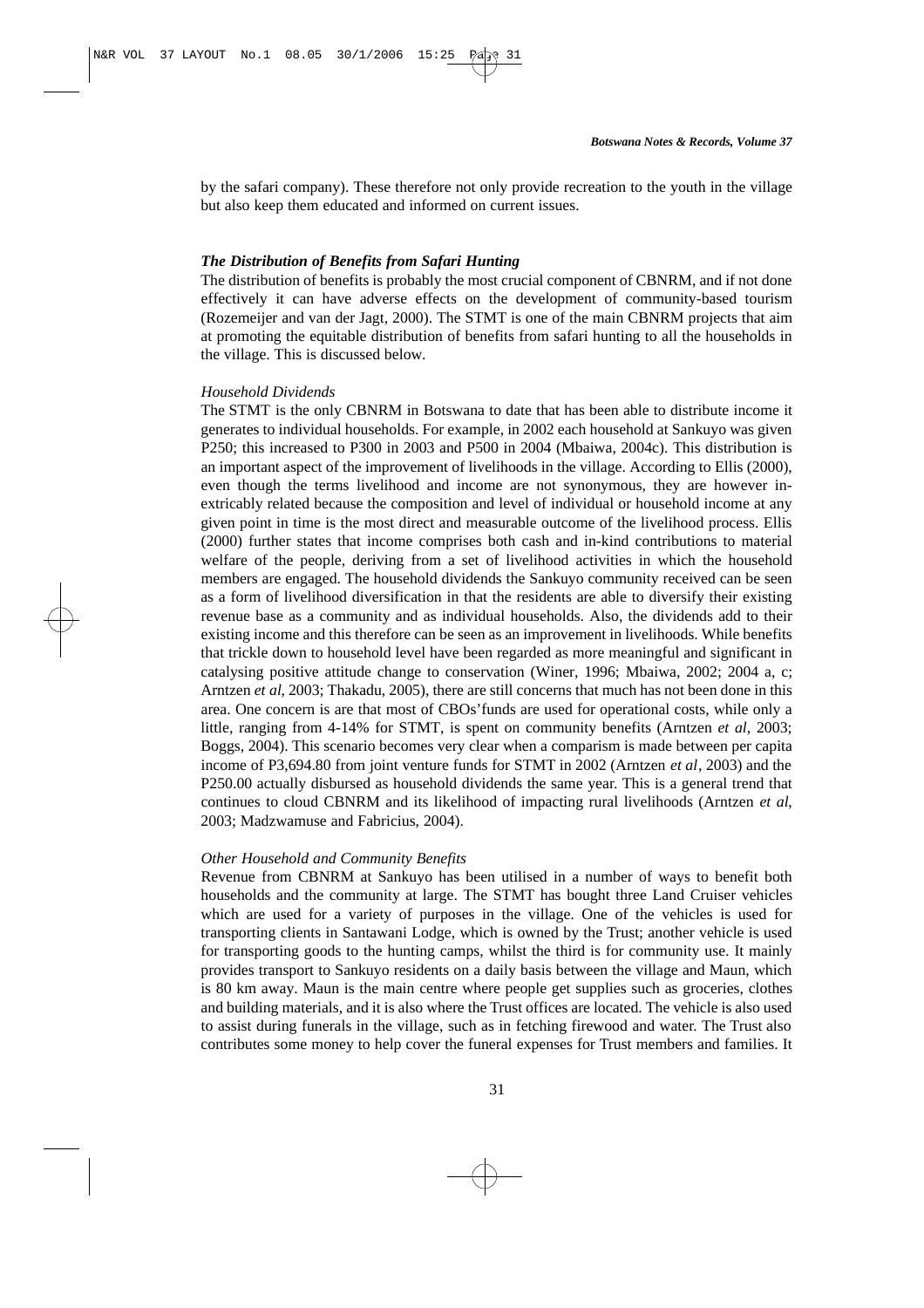contributes P3,000 for every adult and P1,000 for children. This scheme was started in 2001 and 21 households have received assistance in this way to date. Local children who need money to go for further education are usually given scholarships by the Trust. For instance, in 2003 seven scholarships were awarded. Apart from these, in 2000 the Trust constructed 40 Enviro Loo toilets for 40 households in Sankuyo from funds generated through CBNRM. The respondents linked this to CBNRM implementation within their village.

The distribution of CBNRM benefits at Sankuyo either as household dividends, transportation, funeral benefits and employment, or through any means that may be adopted at the *kgotla*, has proved to be an important aspect of sustainable development. Sustainable development promotes social equity, which is described as fairness and equal access to resources by all user groups, particularly in the distribution of costs, benefits, decision making and management, all of which in theory will help eradicate poverty (Mbaiwa, 2004a; UNCED, 1992). Social equity results from a situation where all individuals in the community have the same opportunity to be actively involved, benefit, make decision(s) and to manage natural resources. Results from the study show that members of STMT are making this effort to equitably distribute the benefits from safari hunting amongst all the households in the village.

In addition to distributing income amongst its people and reinvesting into other community projects, the STMT has also been able to contribute to national appeals. Mbaiwa (2004c) notes that the STMT contributed P25,000 to the President of Botswana's Masiela (Orphan) Trust Fund and another P25,000 to the HIV/AIDS Fund. In total, the Trust contributed P50,000 to national disaster funds, which by Botswana's standards is a considerable amount of money. This shows that revenue from safari hunting in Ngamiland does not only benefit communities living in the remote parts of Ngamiland District but also within the nation at large.

### *People's Perceptions of Safari Hunting and Wildlife Conservation*

According to Arntzen *et al*(2003), it is important that benefits be distributed in an equitable way in order to bring about the desired attitude change towards natural resources and changes in livelihoods. The majority (96.8%) of the interviewed households indicated that they find safari hunting very important to the village because of the socio-economic benefits they get from it. In addition, 90.3% of the households stated that it is important to conserve wildlife because it is a major source of income, not only for the community but also for the nation. The development of positive attitudes towards wildlife conservation and the appreciation of safari hunting and CBNRM at Sankuyo are important contributions to sustainable development. As the people of Sankuyo began to value wildlife and appreciate CBNRM, then the resources will more likely be used sustainably. When local people derive economic benefits from natural resources and are involved in decision-making, particularly in the formulation, implementation and monitoring process of wildlife management policies, they are likely to observe regulations governing the use of these resources and can successfully enforce them. There is no doubt that the people of Sankuyo have become partners in enforcing wildlife resource conservation through the use of escort guides in their concession areas (NG 34). Mbaiwa notes that in 2001 he personally witnessed, while driving with escort guides in a STMT van in NG 34, the apprehension by guides of three poachers after killing a springbok (Mbaiwa, 2004). This therefore indicates that the involvement of local people in the decision-making process in natural resource management, and ensuring that they derive economic benefits from such resources, contribute to sustainable development.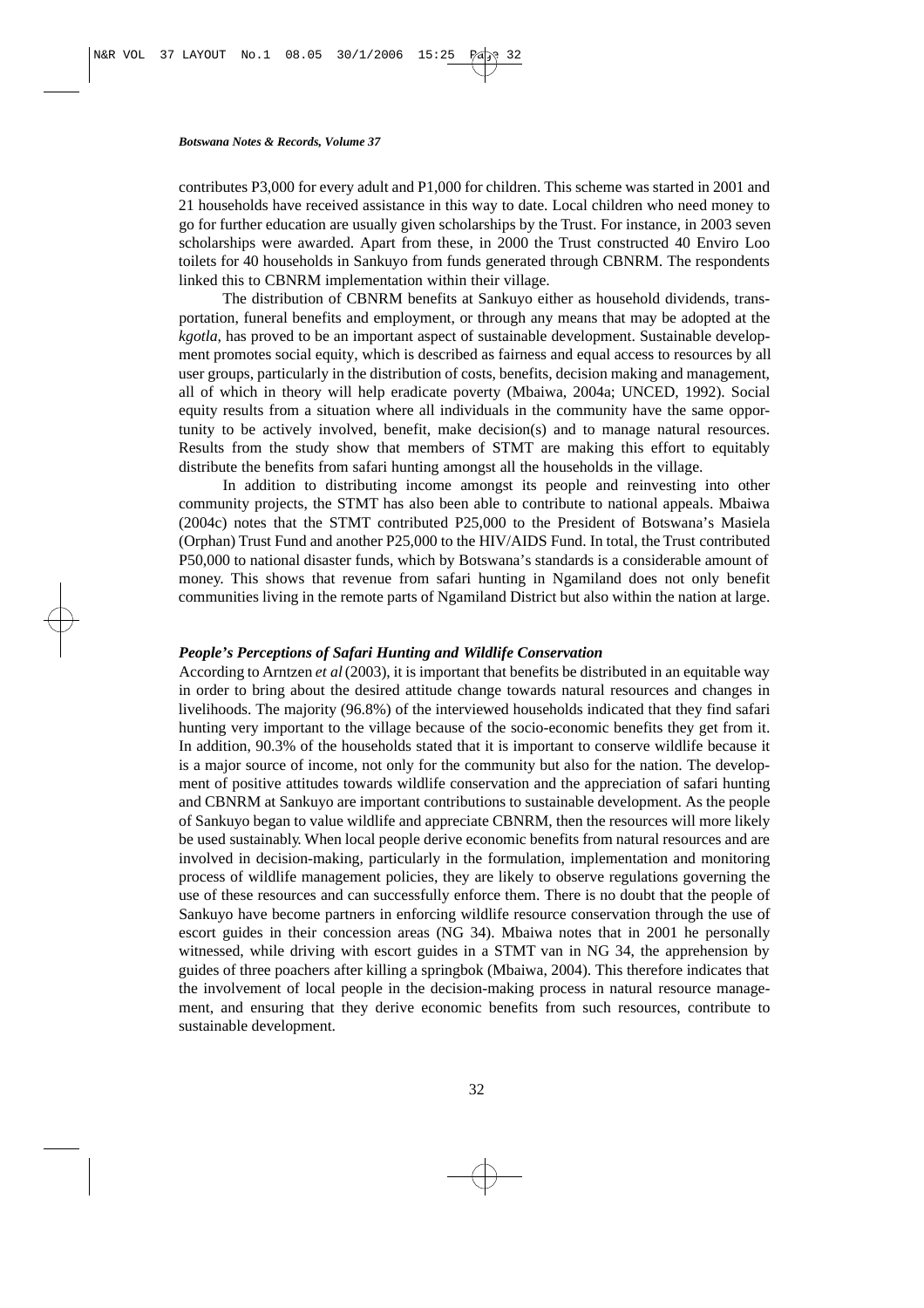# *Constraints for Community Economic Benefit Generation*

Some of the problems experienced by the people of Sankuyo in their safari hunting project follow below.

# *Fluctuations in Wildlife Quotas*

The Department of Wildlife and National Parks (DWNP) allocates the community a wildlife quota on an annual basis. The community packages the quota for sale to safari operators, who in turn market the hunting package to international hunters. The wildlife quota issued by DWNP fluctuates in terms of numbers and species every year, depending on the population of specific species. Table 6 shows how the community lost cumulatively in terms of income between 2001 and 2004. These fluctuations in the quota impact the total amount of revenue that accrues to the community: when the quotas are low, the amount of income accruing to the community also becomes low. Arntzen (2003) points out that changes in quota affect the direct value of user rights and hence the community benefits. A total of P298,755 was lost between 2001 and 2004 due to fluctuations in hunting quotas allocated for NG 34.

|  |  | Table 6. Total revenue lost due to quota reduction for Sankuyo village, 2001-2004. |
|--|--|------------------------------------------------------------------------------------|
|  |  |                                                                                    |

| <b>Species</b> | 2001 | 2002           | 2003           | 2004           | <b>Total Revenue Lost (P)</b> |
|----------------|------|----------------|----------------|----------------|-------------------------------|
| Baboon         | 10   | 10             | 10             | 10             | 0.00                          |
| <b>Buffalo</b> | 7    | 7              | 7              | 7              | 0.00                          |
| Elephant       | 12   | 12             | 12             | 12             | 0.00                          |
| Hyena          | 10   | 3              | 1              | 1              | 8,850                         |
| Impala         | 100  | 80             | 74             | 74             | 25,500                        |
| Kudu           | 15   | 10             | 9              | 9              | 36,350                        |
| Lechwe         | 40   | 40             | 23             | 23             | 40,970                        |
| Leopard        | 3    | 2              |                |                | 72,720                        |
| Lion           |      | 0              | 0              | 0              | 85,070                        |
| Ostrich        | 5    | 5              | 5              | 5              | 0.00                          |
| Sable          |      | $\mathbf 0$    | $\Omega$       | 0              | 8,495                         |
| Steenbok       | 15   | 15             | 14             | 14             | 750                           |
| Tsessebe       | 40   | 40             | 36             | 34             | 11,600                        |
| Warthog        | 15   | 10             | 10             | 10             | 5,250                         |
| Wildebeest     | 9    | 9              | 9              | 7              | 3,200                         |
| Zebra          | 2    | $\overline{2}$ | $\overline{2}$ | $\overline{2}$ | 0.00                          |
| <b>Total</b>   |      |                |                |                | 298,755                       |

Source: Adapted from DWNP files and HCH Safaris financial proposal for CHANG 34.

The annual wildlife quota that DWNP allocates to communities is generally determined based on wildlife statitistics in a particular region. Based on this understanding, it can be noted that even though the reduction of the wildlife quota by DWNP affects revenue generation for the people of Sankuyo, it also indicates that government is committed to maintaining the wildlife balance within the Okavango Delta ecosystems. The issuing of wildlife quotas to communities without knowledge of wildlife statistics would otherwise affect the ecological balance of resources, particularly if the species concerned are on the decline. It would otherwise translate to an over-utilisation of wildlife resources, which is against the notion and ideals of sustainable development. The quota system is therefore appropriate and contributes to the achievement of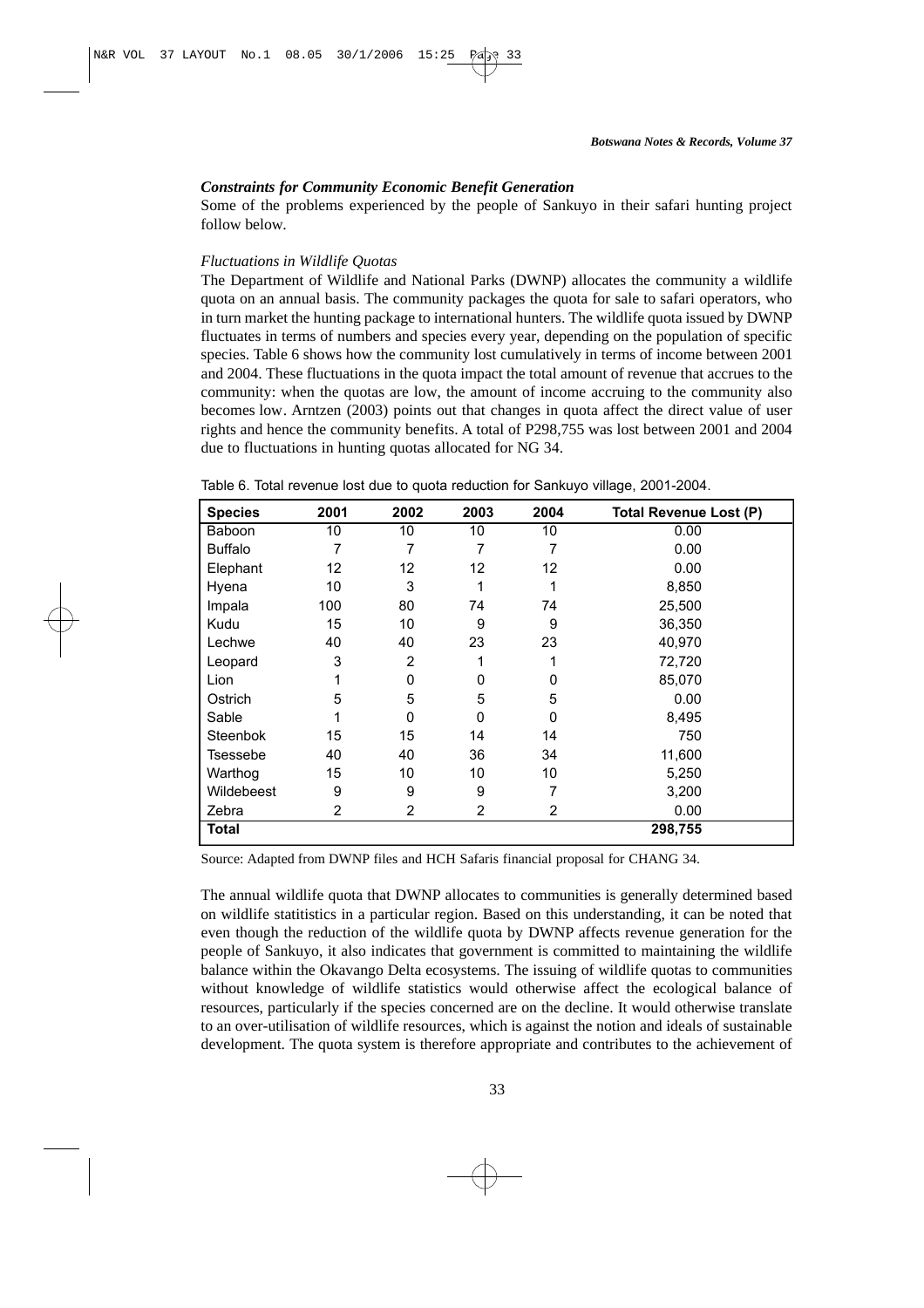sustainable development, particularly by addressing ecological sustainability. However, the problem with the quota system is that it is carried out without much knowledge and understanding of the rural communities concerned. Sustainable development, particularly the notion of social equity, promotes the participation of rural communities in the decision-making process that governs the environmental resources that sustain their livelihoods (WCED, 1987; UNCED, 1992; Mbaiwa, 2004a). This suggests that DWNP should in future ensure the active involvement of rural communities in quota settings and decision-making processes. This, however, will call for prior awareness-raising to ensure communities understand the process and to enhance their capacity to undertake wildlife monitoring within community areas.

### *Moratorium on Hunting of key Trophy Species*

A ban on the hunting of lions instituted by the DWNP has been identified as having reduced community income, because lions formerly constituted an important part of the wildlife quota. A lion attracted the highest price for trophy hunting in the safari sector and hence its exclusion from the quota significantly impacted the revenues accruing to communities. A study commissioned by the Botswana Wildlife Management Association in 2000 revealed that a moratorium on lion hunting in some areas cost the safari hunting sector US \$1.3 million or 22.8% of its gross income (Arntzen, 2003). A review of previous NG 34 hunting quotas showed that lions were only part of the quota for the 2000 and 2001 hunting seasons, and quota fees for this period showed no significant increase as a result of the inclusion of lions in the quota. This is because the lion quota for NG 34 (and for most of the community areas) has been always set at one, hence exclusion was less significant.

However, in comparison with most animal species on the NG 34 quota, the fee that the safari operator was proposing to pay per lion every year was significantly higher. That is why the cumulative amount of income lost by the exclusion of lion species in the quota since 2002 is highest at P85,070.00 when compared to other species (Table 6), whose fluctuations were even highly significant. The Problem Animal Control (PAC) unit of the DWNP indicated that lions were removed from the wildlife quota as a result of a decline in their population countrywide. The moratorium on lion killing and hunting was received with resentment by communities throughout the country as it also prohibited killing lions as a problem animal control measure. To communities involved in CBNRM as well, this was viewed as a draw-back since most residents were beginning to appreciate the importance of these species - previously viewed as predators to their domestic livestock - as they contributed partly to their livelihoods.

The moratorium on the hunting of lions is not only causing dissatisfaction to the Sankuyo community alone, it is also causing problems to safari hunting companies operating in the Okavango Delta generally who also lost potential revenue since the ban. Ross (2003) notes that in 1985, professional hunting of big game within the CHAs leased to safari companies in the Okavango earned US \$ 2 million in foreign exchange, and this grew to US \$ 5 million by 2001. It is also important to note that the moratorium on hunting is not only limited to lions but has also been extended to other species such as sitatunga. Ross (2003: 192) notes,

…the government of Botswana has placed a moratorium on hunting certain species in view of the decline in their numbers. The Okavango Lion Research Project recorded a lion population in the delta of just over 1,000 animals (and fewer than 20,000 worldwide) in 2001. It led to a moratorium on the hunting of lions. In 2002 hunting sable and sitatunga antelopes was also banned. Predictably, this has caused dissension in the hunting fraternity, only some members of which supported the ban. More research is needed to clarify the issues and establish the status of the species that are hunted.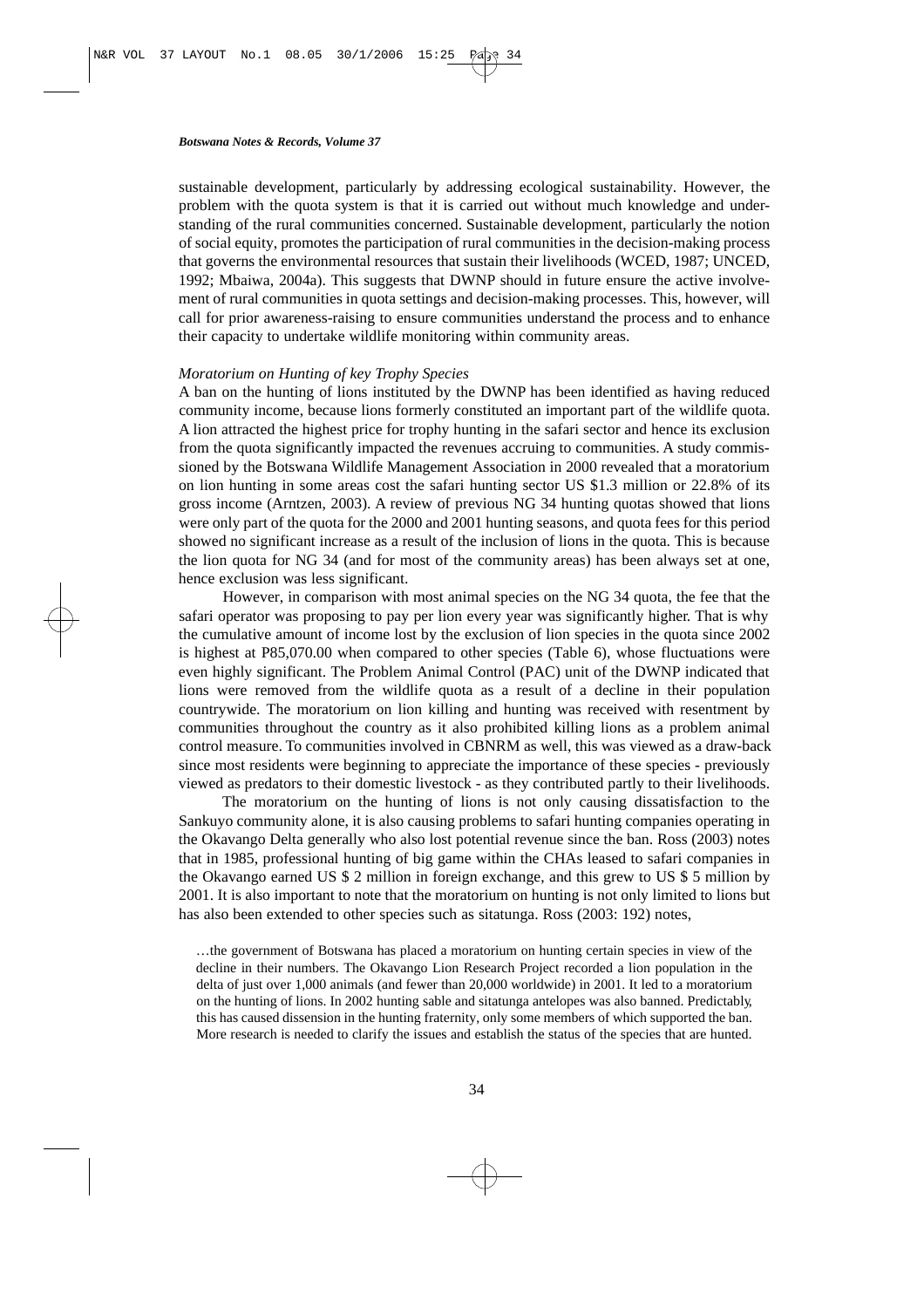Thakadu (1997:96) similarly advocated the inclusion of local communities in decision-making, particularly in recognition of their local knowledge, when he noted,

Researchers should devise research partnerships with the indigenous communities. This can be done by opening dialogue with the communities and making concerted effort in developing methodologies and approaches together with the local communities. This will help to establish right combination of collaborative research and monitoring methods in resources management agreeable to both parties. Through this, the local communities will show a sense of commitment to the research findings because they participated and were involved in the formulation of research projects.

The conclusions by Ross (2003) and Thakadu (1997) suggest that consultation between stakeholders in the safari hunting industry in the use of wildlife species is lacking. However, sustainable tourism promotes collaboration among stakeholders, all of whom should make input prior to decision-making by government. Thus, for the safari industry to be sustainable in the Okavango Delta, government should promote transparency and the involvement in decisionmaking of all stakeholders. The government has recently rescinded from its 2000 statutory position to restrict the killing and hunting of lions by re-introducing lion hunting and provisionally allowing the killing of lions as a problem animal control measure (GoB, 2005). A quota of one lion has been introduced in community areas, Sankuyo included.

### *Ambiguous CBNRM Procedures and Process*

The procedures guiding communities in CBNRM seem to be ambiguous, not only to communities but also to government. In 2001, STMT tendered out NG 34 to the private sector, and after the tender assessment process STMT selected a joint venture partner of their choice, Johan Calitz Hunting Safaris (JCHS), which was the second best financial bidder. Government, through the Technical Advisory Committee (TAC), objected to the community's choice on the basis that it was not the highest financial bidder. Senior policy implementers were advised accordingly by the TAC and a letter was written by the Ministry of Environment, Wildlife and Tourism to STMT informing them that they will not be issued with a wildlife quota on the basis that they did not satisfy the tender process. Later, the same Ministry withdrew the letter to STMT as they realised that they did not have powers to overturn a decision arrived at legally by a CBO. This erratic decision which was later withdrawn and the tossing back and forth of communities by Government indicates the ambiguity of CBNRM procedures within government. During the course of this process, the land authority did not approve the sub-lease application between STMT and JCHS as the company was not prepared to match the highest financial bid proposed by HCH safaris. This lead to a protracted legal court case between JCHS and the land board.

The community, in an attempt to benefit from wildlife quota for 2001, opted to take the highest bidding company, HCH Safaris, and entered into a sub-lease with them. However, due to the delays which came about through the confusion created by the Ministry of Environment, Wildlife and Tourism's letter and the court case between the land authority and JCHS, the agreement with HCH Safaris came later (in July 2001), and this negatively impacted on the revenue for 2001 (Rozemeijer, 2004). This may be seen in the lowest quota fee amount of P55,600.00 (Table 4). This indicates that vague government procedures can drastically affect the generation of economic benefits within CBOs.

Another example is the unilateral position taken by the Ministry of Local Government in 2001, whereby the Ministry wrote a directive to district councils informing them to take over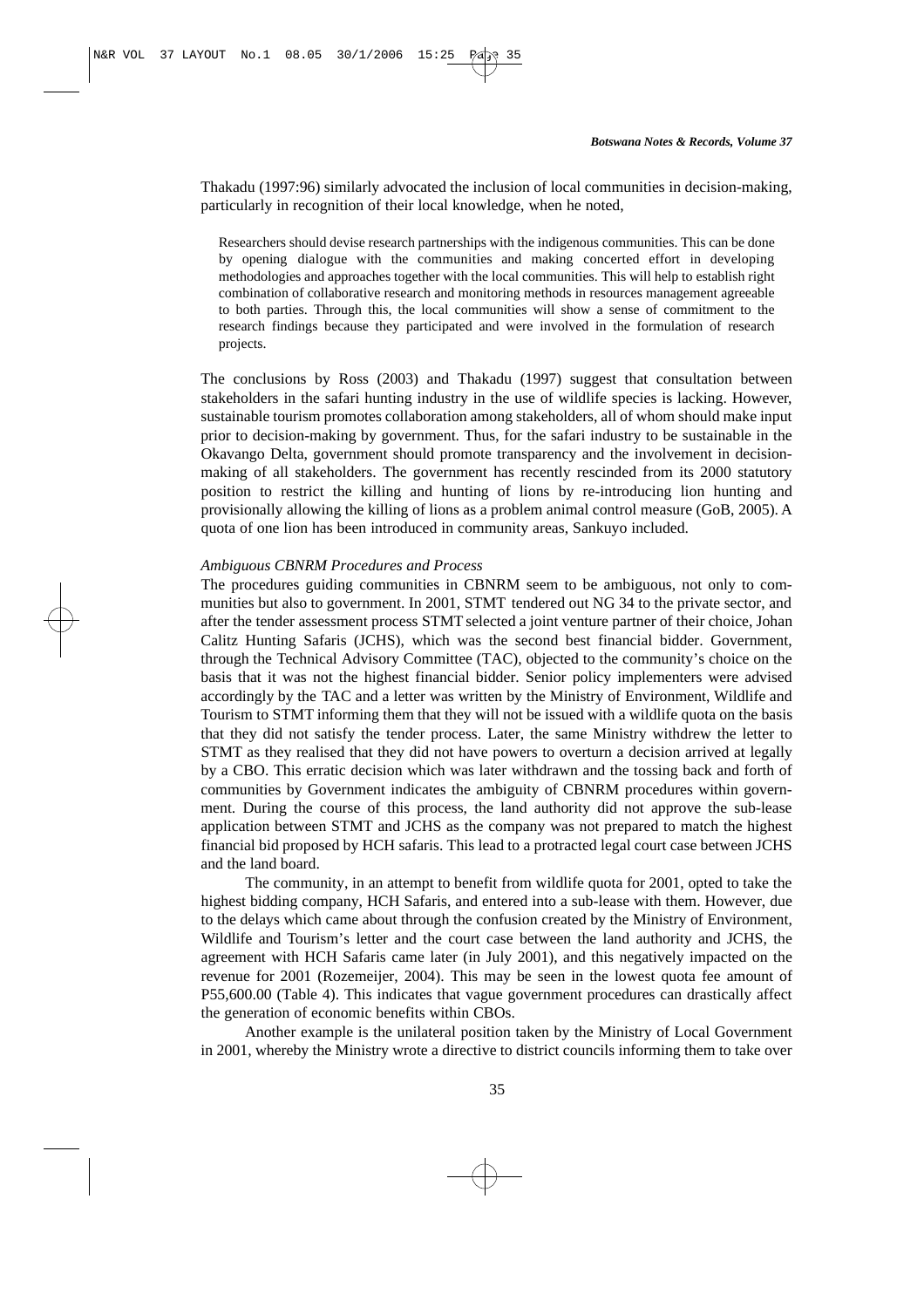the management of community funds derived from CBNRM (GoB/MLG, 2001). The letter did not address itself to the modalities of this take-over process, nor did it recognise that the CBOs were legal institutions independent from government. Whilst implementation of this directive is yet to be effected, its memory still haunts CBOs. This ambiguity in government attitudes towards CBNRM does not create a favourable environment for communities to succeed in tourism development.

Most of these ambiguities that end up negatively impacting on CBOs are due to the lack of a policy dedicated to guide CBNRM (Thakadu, 2005). The draft CBNRM policy (GoB, 2005), initiated in 1997, could have provided CBNRM with the necessary policy backing and support by advocating for the development of guidelines and procedures that would adequately address CBNRM issues and concerns. However, the time it has taken this policy to be drafted since its initiation (eight years) casts uncertainty as to whether there is sufficient political will to ensure the continuity of CBNRM (Thakadu, 2005).

# **Conclusion**

In conclusion, safari hunting has made a very significant economic contribution to the livelihoods of the people of Sankuyo. It has improved people's livelihoods in both direct and indirect ways. Safari hunting has, for instance, contributed to the improvement of livelihoods through employment, as wages and salaries were used to finance basic household necessities. Safari hunting has also improved livelihoods through revenues that come to the community in the form of land rentals and quota fees. This income is used for village developments such as building sanitation facilities for households in the village. Safari hunting is also another way of diversifying sources of livelihood, especially when there is low rainfall and arable agriculture is poor, as may be seen by the process of dispensing game meat derived from the safari hunting operations.

The socio-economic benefits that accrue to rural communities, and the contribution from CBNRM to rural livelihoods such as those of Sankuyo indicates that the global campaign against safari hunting should not be applied indiscriminately without due consideration of particular cases in different parts of the world (Mbaiwa, 2004c). This is particularly because safari hunting in the Ngamiland District is controlled, since it is carried out during the hunting season (April to September) in specific demarcated concession areas. In addition, wildlife hunting quotas in Ngamiland and Botswana are determined on the basis of an annual wildlife census carried out by the Department of Wildlife and National Parks. Mbaiwa (2004c) therefore notes that the application of a global ban, without considering the control measures that have been put in place to promote sustainable wildlife use and improve rural livelihoods by Botswana, may defeat the entire spirit of sustainable development, and in the process is likely to hurt many small and remote economies in Ngamiland District.

Finally, this paper recognises the limitations of CBNRM and safari hunting tourism at Sankuyo Village and the rest of Ngamiland District. These include a lack of entrepreneurial and managerial skills in the tourism business. Marketing of safari hunts, which in most cases is carried out in developed countries (particularly at the International Safari Club in the United States), is one of these problems areas for the people of Sankuyo. They have therefore relied on the joint venture partnership to do the marketing, which at times fails to live up to their expectations and promises. The joint venture partnership as it currently operates is ineffective in transferring marketing, managerial and other needed entrepreneurial skills to rural communities in Ngamiland (Mbaiwa, 2004a). This suggests that if CBNRM projects in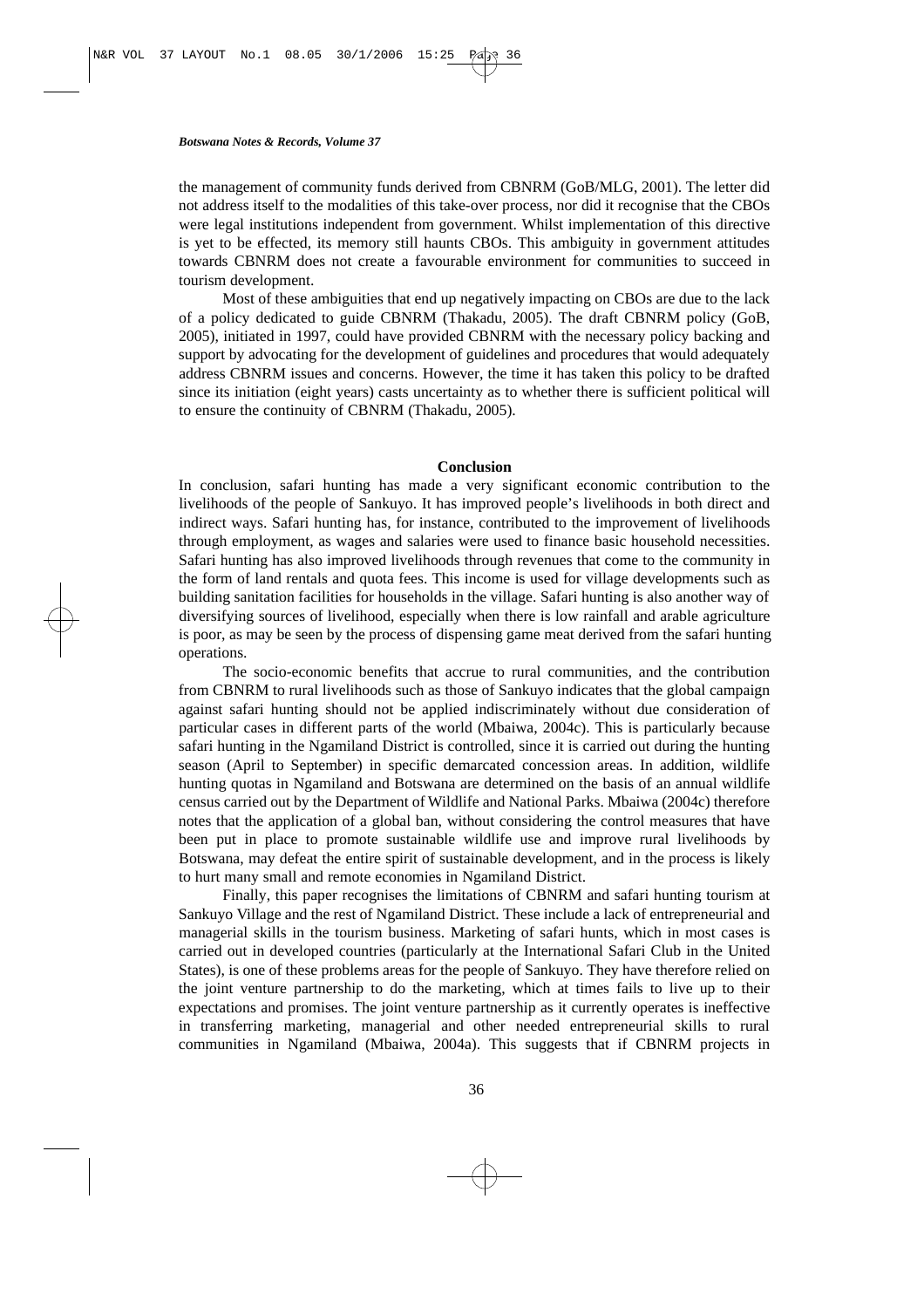Ngamiland District are to become sustainable, there is a need to invest in capacity building, particularly in marketing, management and other entrepreneurship skills. Factors such as quota fluctuations, arbitrary restrictions on hunting of certain key trophy species within community areas, and ambiguities in government's application of CBNRM procedures are seen to be constraining the generation of maximum economic benefits by CBOs. It is suggested that the draft CBNRM policy be expeditiously adopted in order to facilitate giving CBNRM necessary policy guidance and support.

### **References**

- Arntzen, J.W. (2003) *An Economic View on Wildlife Management Areas in Botswana*. Occassional Paper No. 10. Gaborone: IUCN/SNV CBNRM Support Programme.
- Arntzen, J.W., Molokomme, D.L., Terry, E.M., Moleele, N., Tshosa, O., Mazambani, D. (2003) *Main Findings of the Review of CBNRM in Botswana*. Occasional Paper No. 14. Gaborone: IUCN/SNV CBNRM Support Programme.
- Barnett, R. (2000) Food for Thought: The Utilisation of Wild Meat in Eastern and Southern Africa. Nairobi: Trade Records Analysis of Fauna and Flora in Commerce (TRAFFIC).
- Boggs, L.P. (2004) Community Based Natural Resource Management in the Okavango Delta. In: Fabricius, C., Koch, E., Magome, H., Turner, S. (Eds). *Rights, Resources, and Rural Development; Community Based Natural Resources Management in southern Africa*. Ch 9. London: Earthscan.
- Department for International Development (DFID) (2001) Sustainable Livelihoods Guidance Sheets. London: DFID.
- D'Haese, L. and Kirsten, J. (Eds) (2003) *Rural Development: Focusing on Small Scale Agriculture in Southern Africa*. Pretoria: Universities of Ghent & Antwerp and University of Pretoria.
- Dikobe, L. and Thakadu, O.T. (1997) Community Participation in Wildlife Conservation. In: Monggae, F. (Ed). Proceedings of a National Conference on Conservation  $\&$ Management of Wildlife in Botswana: Strategies for the 21st Century Strategy. pp. 275- 283.
- Ellis, F. (2000) Rural livelihoods and diversity in developing countries. Oxford: Oxford University Press.
- Government of Botswana (GoB) (2005) Statutory Instrument No. 26 of 2005. Botswana Government Gazzette. April 2005. Gaborone: Government Printer.
- Government of Botswana (GoB) (2002) Population and Housing Census 2001, Gaborone: Central Statistics Office.
- Government of Botswana (GoB/MLG) (2001) Management of funds realised from CBNRMP. Savingram reference Nº LG 3/6/2/1 IV (46): 30 January. Ministry of Local Government (MLG). Gaborone: Government of Botswana.
- Madzwamuse, M., Fabricius, C. (2004) Local Ecological Knowledge and the Basarwa in the Okavango Delta; The Case of Xaxaba, Ngamiland District. In: Fabricius, C., Koch, E., Magome, H., Turner, S. (Eds). *Rights, Resources, and Rural Development; Community Based Natural Resources Management in southern Africa,* Ch 10. London: Earthscan.

Mangadi, K. (2004) *The Economic Contribution of Safari Hunting to Rural Livelihoods in the Okavango, Botswana: The Case of Sankuyo Village*. Final Winter Course Report, p. 49. Maun: Harry Oppenheimer Okavango Research Centre, University of Botswana.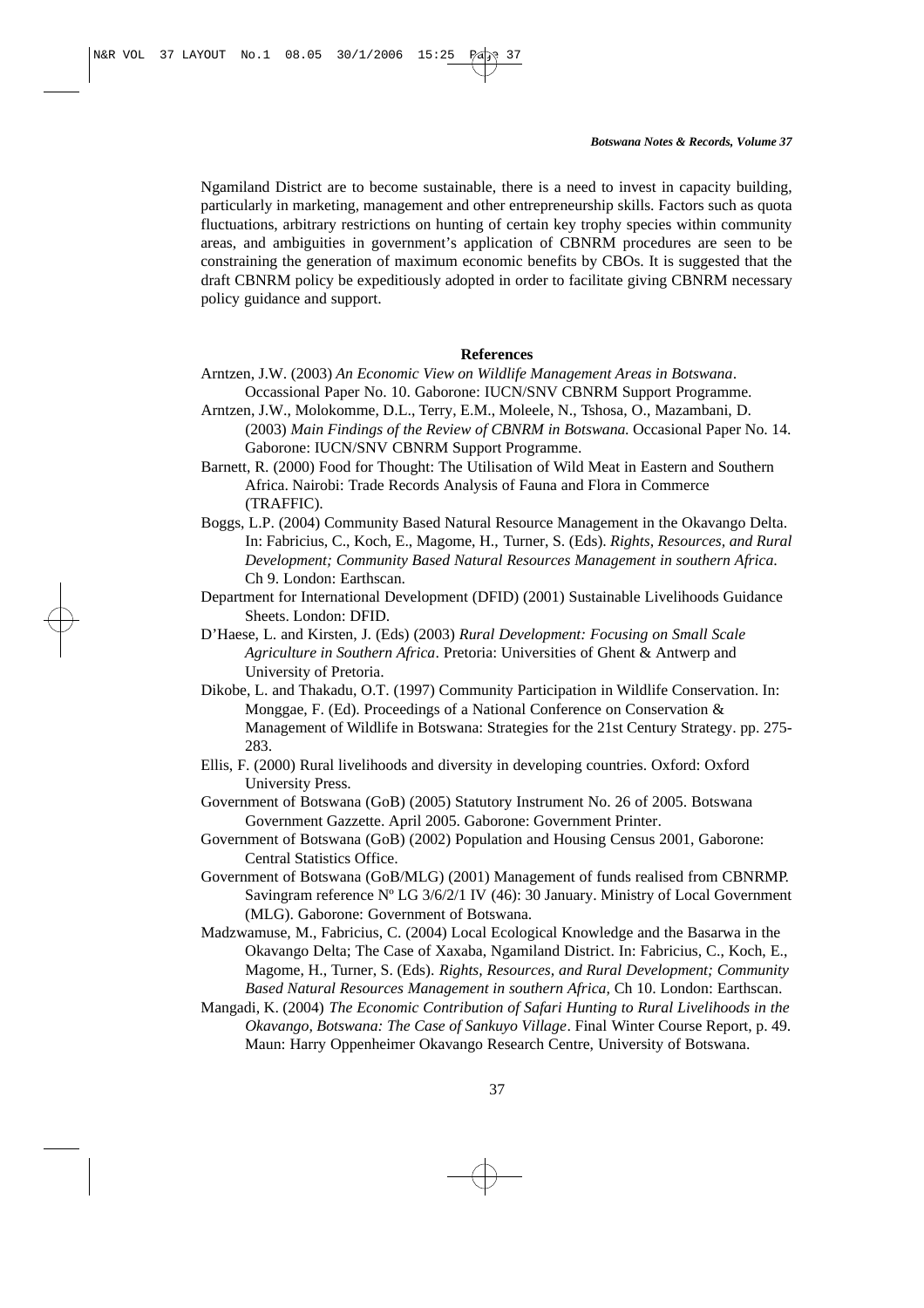Maotonyane, L.B. (1996) *The Findings of Socio-economic Baseline Study in the Sankuyo Village, Ngamiland District*. Gaborone: Department of Wildlife and National Parks.

Mbaiwa, J.E. (2004a) The Success and Sustainability of Community-Based Natural Resource Management in the Okavango Delta, Botswana. *South African Geographical Journal*, 86(1): 44-53.

Mbaiwa, J.E. (2004b) Prospects of Basket Production in Promoting Sustainable Rural Livelihoods in the Okavango Delta, Botswana. *International Journal of Tourism Research*, 6 (4): 221-235.

- Mbaiwa, J.E. (2004c) The socio-economic impacts and challenges of community-based safari hunting tourism in the Okavango Delta, Botswana. *Journal of Tourism Studies*, 15(2): 37-50.
- Mbaiwa, J.E. (1999) Prospects for Sustainable Wildlife Resource Utilisation and Management in Botswana: A Case Study of East Ngamiland District, Unpublished M.Sc. Thesis. Gaborone: Department of Environmental Science, University of Botswana.
- Mbaiwa, J.E., (2002) The Socio-Economic and Environmental Impacts of Tourism Development in the Okavango Delta, Botswana: A Baseline Study, p. 144. Maun: Harry Oppenheimer Okavango Research Centre, University of Botswana.
- Ministry of Finance and Development Planning (2005) Budget Speech, February 2005. Gaborone: Government Printer.
- Ministry of Local Government Lands and Housing (2003) Ngamiland District Development Plan 6, 2003-2009. Gaborone: Government Printer.
- Mvimi, E.T., Othusitse, B., Navrud, S. (2003) Community Based Wildlife Management: A Comparative Multiple Success Assessment. In: Effects of Fire, Elephants and other Herbivores on the Chobe River Front Ecosystem; Conference Proceedings, pp. 85-96. Government of Botswana. Gaborone: Government Printer.
- Mvimi, E.T. (2000) Assessing and Comparing Success of Four Community Based Organisations Managing Natural Resources in Northern Botswana, M.Sc Thesis. Centre for International and Environmental Studies, Agricultural University of Norway.
- Rihoy, E., Jones, B., Anstey, S., Rolfes, M.T. (1999) Tenure in Transtion. A Stakeholder Guide to Natural Resource Tenure in Southern Africa, Malawi: SADC Natural Resources Management Project. SADC Wildlife Sector Technical Coordinating Unit.
- Ross, K. (2003) *Okavango: Jewel of the Kalahari*. Cape Town: Struik Publishers.
- Rozemeijer N. (2003) *CBNRM in Botswana 1989-2002. A Select and Annotated Bibliography and other Stories.* CBNRM Support Programme. Occasional Paper No. 11. Gaborone: IUCN/SNV CBNRM Support Programme.
- Rozenmeijer, N. (2004) CBNRM Status Report 2003. In: George, K., Jansen, R. (Eds), *Proceedings of the Third National CBNRM Conference in Botswana 25-26 November 2003, and CBNRM Status Report*. Gaborone: IUCN/Netherlands Development Organisation (SNV) CBNRM Support Programme.
- Thakadu, O.T. (2005) Success Factors in Community Based Natural Resources Management Projects'Mobilisation in Northern Botswana: Lessons from Practice. *Natural Resources Forum*, 29: 3.
- Thakadu, O.T. (1997) Indigenous Wildlife Knowledge Systems and their Role in Facilitating Community-based Wildlife Management Projects in Botswana, M.Sc. Thesis. Pietermaritzburg: School of Environment and Development, University of Natal.